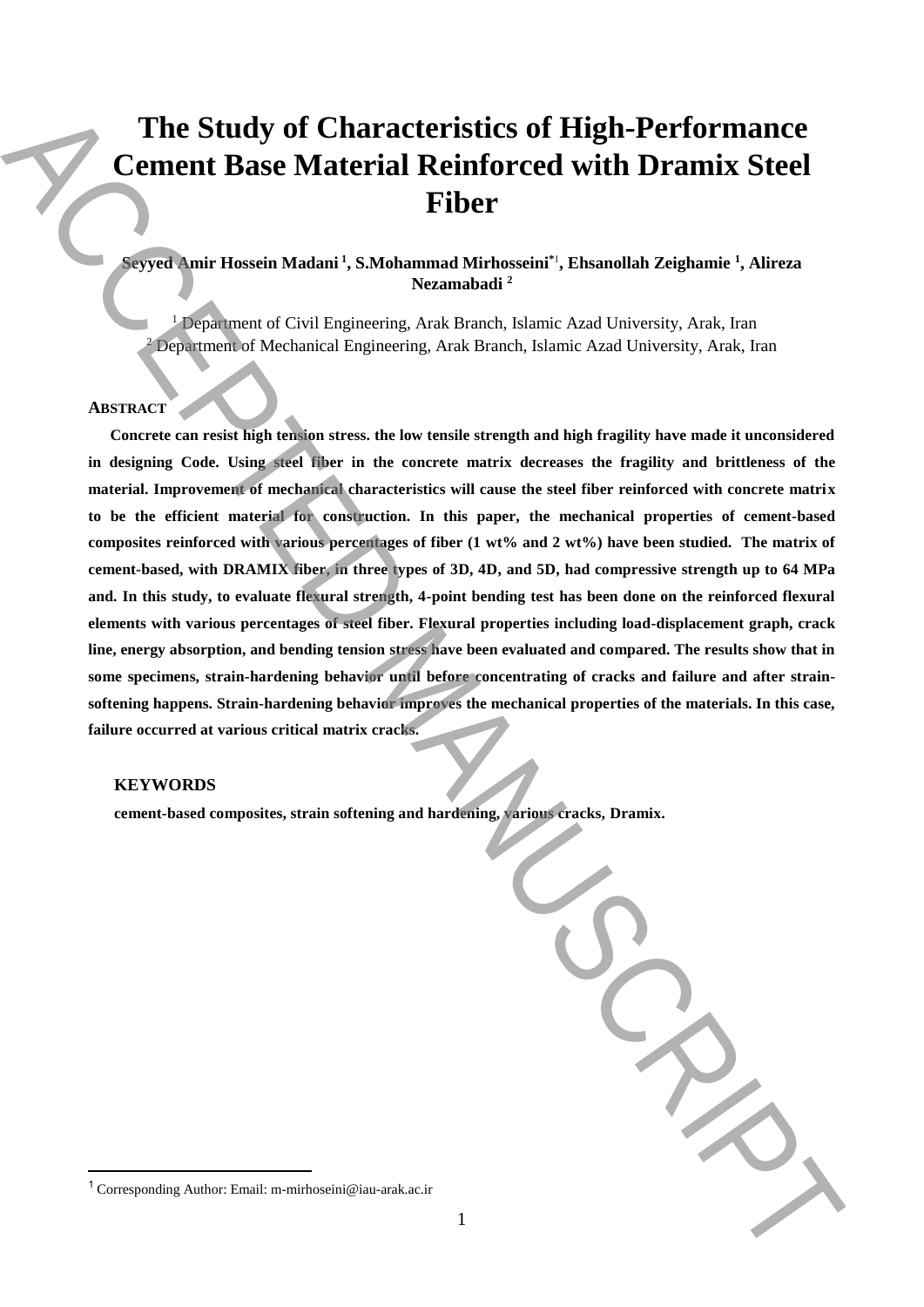## **1. Introduction**

Steel fiber cement composites are a special group of fiber-cement composites that indirect tensile loading after the first crack, show strain hardening with various cracks before final failure and crack concentration[1]. Adding a low percentage of short fibers by random distribution into the cement matrix improves the mechanical behavior of the matrix which is typically known as fiber-reinforced cement composite. The performance of fiber-reinforced cement composites can be improved so much that flexural failure happens due to various cracks. Fiber Reinforced Cementitious Composite performance depends on many factors, such as mechanical characteristics of fiber including fiber strength, stiffness and Poisson's ratio, the geometry of fiber (flat, hooked, and curly), the volume ratio of fiber, qualities of the matrix (matrix strength, stiffness, Poisson's ratio) and properties of area of contact (viscosity, friction, and mechanical anchor). Every matrix depends on the type and volume of the fiber, has different FRCC<sup>1</sup> performance and related costs. In recent years, many studies have been done on fiberreinforced matrice. In a study, Han et al. (2019) studied the effect of the steel fiber length and sizeable grading on the mechanical properties of the steel fiber reinforced concrete. Experimental findings show that by increasing the length of steel fiber, the utility of mixing, tensile strength, flexural strength, loading failure also increases. Increasing the grading thickness to the maximum, slightly increases the compressive strength of mixing, tensile strength, flexural strength, and loading failure increase and then decrease[2]. Yoo et al. (2019) have studied effect of the various types and percentages of the fiber on the flexural behavior of the FRCC. In this study, we used four types of steel fiber, including wired, hooked, polyethylene, and 1.4% and 0.4% polyvinyl alcohol fibers. The results of which showed that the wired fiber-reinforced composites have the best utility in terms of loading tolerance, tension absorption, and various cracks[3]. Augusto Krahl et al (2019) studied the cyclic behavior of 1%, 2%, and 3% steel fiber reinforced concretes and reviewed the different percentages and the effect of increasing steel fiber percentages on the concrete matrice. Finally, a structural model was presented for the super-powered composites[4]. **1.** Interded we can consist the same of the same of the same of the same of the same of the same of the same of the same of the same of the same of the same of the same of the same of the same of the same of the same of

# **2. Test Methodology**

 $\overline{a}$ 

As shown in "Fig 1", in order to measure the displacement of the middle of the beam's span, we used a metal mold. By using this mold, the transformations due to support settlements and specimen rotation when loading can be prevented. By pinning four screws the mold in the middle of section height is connected to points A and B. Only two of these four screws are fixed and the other two allow the mold for horizontal displacement. Thus, when loading, the mold won't change its shape. The displacement of the middle of the span was measured by two Linear variable displacement transducers which are connected to both aspects of the mold. The mid-values of these Linear variable displacement transducers were considered as net displacement of the span's mid-point. The load on the specimen was measured with the load cell connected to the moving arm of the transducer. In order to record the data from the load cell and Linear variable displacement transducers, we used a data logger. For uploading the specimen, we used a hydraulic arm that is able to load by displacement control. The loading speed of the specimen was 0.1 mm/m. The dimensions of the specimen are 100 \* 100 \* 500 mm and the net span of loading is 450 mm. For implementing the test we used ASTM C1609. In order to test, we used a device with No. model STM-250 built by Santam Co. The tests have been done in the New Research Center of civil engineering of the Islamic Azad University of Arak.



# **3. Bending behavior of Specimen**

Bending behavior of 1% and 2% 3D, 4D, and 5D steel fiber reinforced specimen is described and interpreted in tables and graphs of the load-displacement curve.

| Fiber | Cracking | Correspondent | Maximum | Correspondent |
|-------|----------|---------------|---------|---------------|
| type  | Force    | displacement  | Force   | displacement  |
|       | (KN)     | um)           | KN)     | $(\mu m)$     |
| 3D    | 10.88    |               | 21.77   | 215           |
| 4D    | 11.57    |               | 22.10   | 358           |
| 5D    | 10.70    |               | 21.42   | 281           |
|       |          |               |         |               |

<sup>1</sup> Fiber Reinforced Cementitious Composite